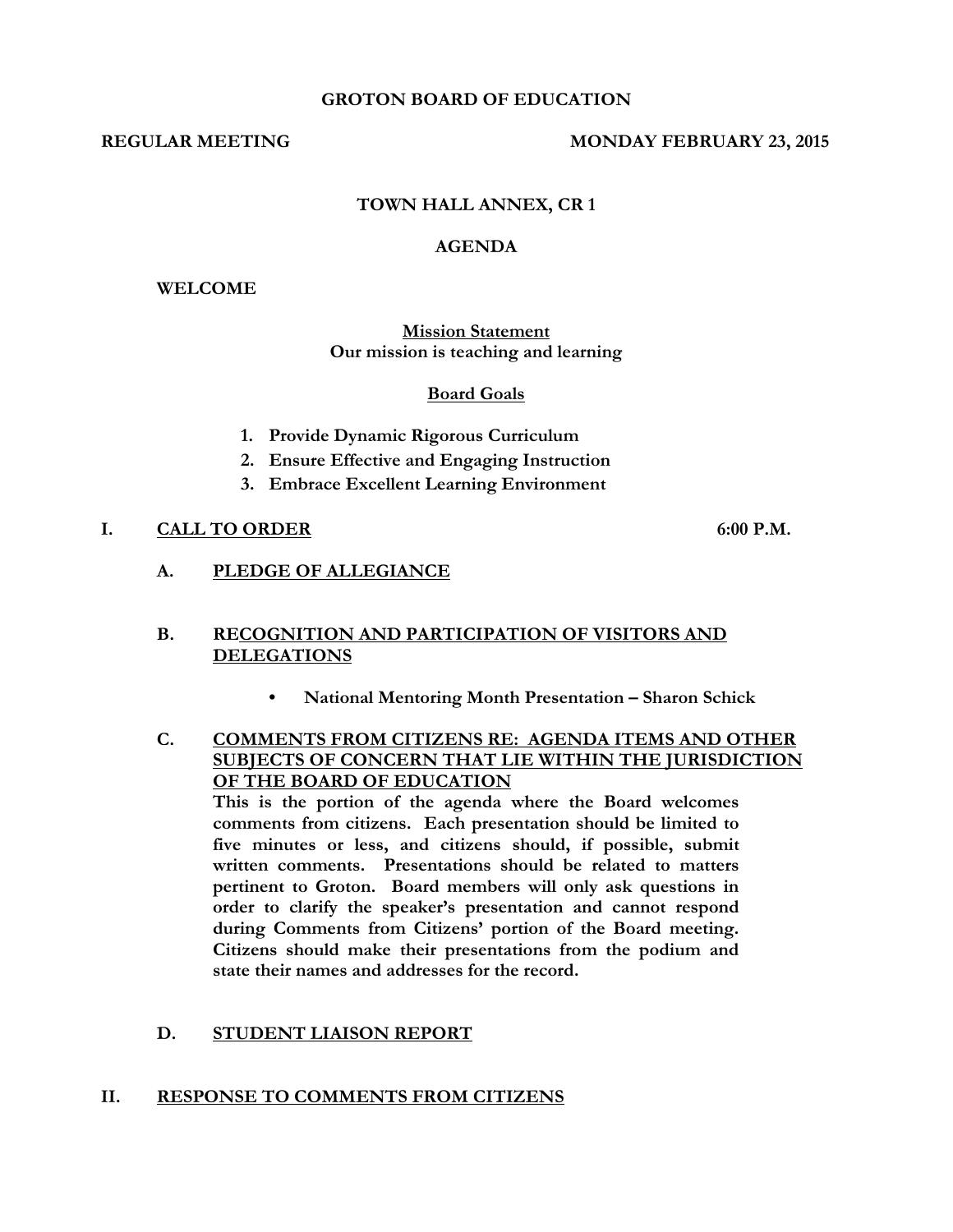# **III. SUPERINTENDENT AND ADMINISTRATION REPORTS**

• **Superintendent Report**

# **A. REPORTS AND INFORMATION FROM THE STAFF**

**NONE**

# **IV. COMMITTEE REPORTS**

| <b>Finance/Facilities</b> | <b>Groton Parent Council</b>        |
|---------------------------|-------------------------------------|
| Policy                    | Town & City Councils/RTM/BOE        |
| Curriculum                | <b>GEA/AGSA/BOE Liaison</b>         |
| <b>Negotiations</b>       | <b>School Facilities Task Force</b> |
| <b>LEARN</b>              | Groton Scholarship                  |

## **V. ACTION ITEMS**

## **A. CONSENT AGENDA**

**All matters listed under Item V.A (Consent Agenda) are considered to be routine and will be enacted by one motion. Points of clarification will be allowed.**

- **1. Approval of Minutes**
	- **December 15, 2014 (Enclosure)**
	- **• February 5, 2015 (Budget Worksession) (Enclosure)**

## **2. Approval of Warrants**

- **• December 26, 2014, Warrant #12**
- **January 16, 2015, Warrant #13**
- **January 30, 2015, Warrant #14**
- **February 13, 2015, Warrant #15**
- **3. Approval of Gifts**
	- **Peter and Patricia Halvordson have made a donation of \$2,000.00 to the Fitch High School Robotics Team.**
	- **Pfizer United Way Campaign (Everett Wilhelm) has made a donation of \$238.48 to the Fitch High School Robotics Team.**
	- **Target Field Trips Grant sponsored by Target has made a donation of \$700.00 to Grade 2 at Catherine Kolnaski Magnet School for Science Field Trips.**

## **B. OLD BUSINESS**

**1. DISCUSSION AND POSSIBLE ACTION REGARD THE 2015-2016 SCHOOL CALENDAR (Enclosure)**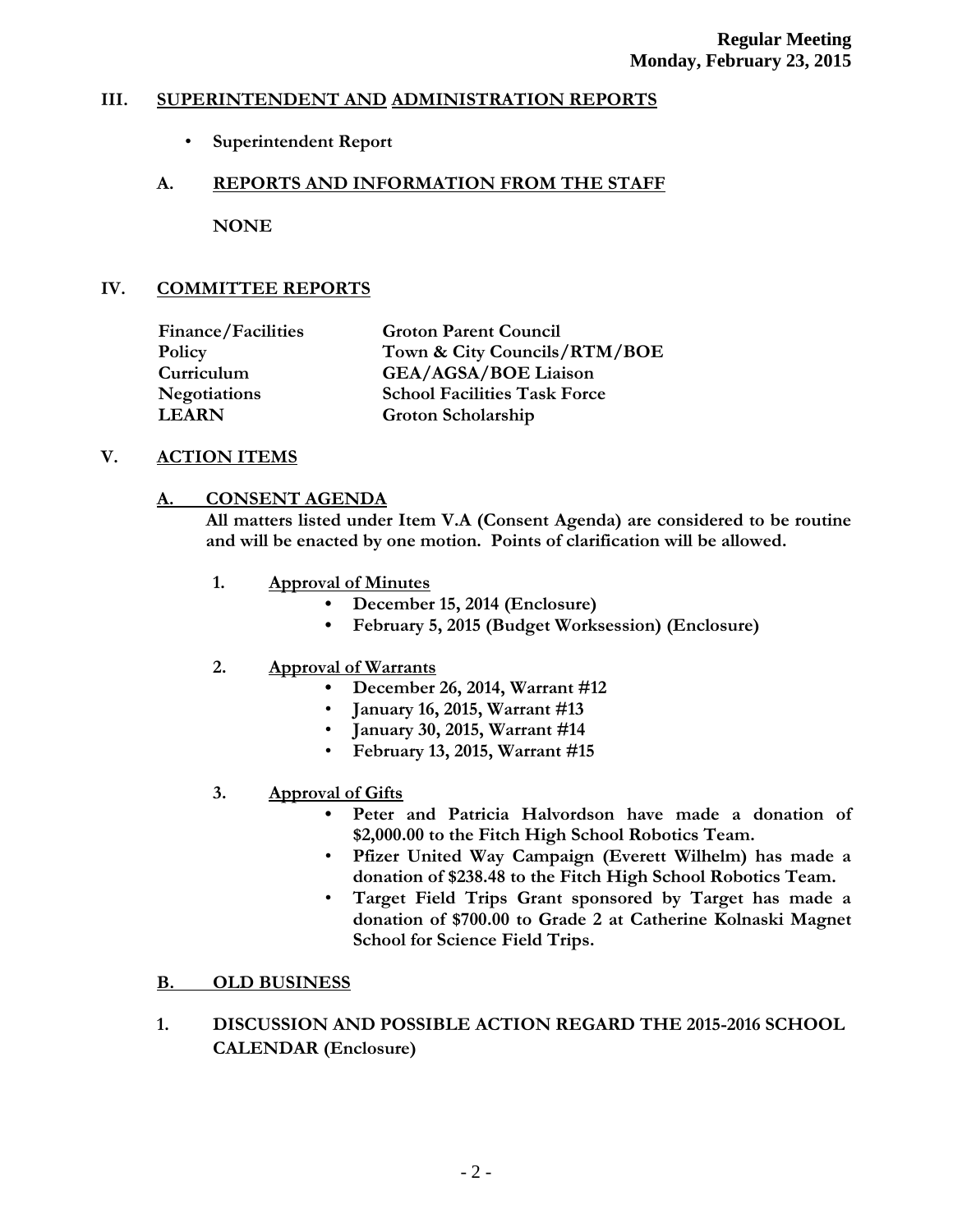## **C. NEW BUSINESS**

- **1. DISCUSSION AND POSSIBLE ACTION REGARDING THE ADOPTION OF THE 2015-2016 BUDGET**
- **2. DISCUSSION AND POSSIBLE ACTION REGARDING THE RATIFICATION OF THE AGSA AGREEMENT (Anticipation of Executive Session)**
- **3. DISCUSSION AND POSSIBLE ACTION REGARDING THE 2014-2015 TUITION RATES (Enclosure)**
- **4. DISCUSSION AND POSSIBLE ACTION REGARDING THE 2014-2015 DISTRICT TECHNOLOGY UPGRADES TO SUPPORT TRANSITION TO THE NEW STANDARDS GRANT**
- **5. DISCUSSION AND POSSIBLE ACTION REGARDING THE APPROVAL OF THE CLOSEOUT OF THE CUTLER MIDDLE SCHOOL PORTABLE PROJECT**
- **6. DISCUSSION AND POSSIBLE ACTION REGARDING THE APPROVAL OF THE FITCH HIGH SCHOOL ROOF PROJECT**
- **7. DISCUSSION AND POSSIBLE ACTION REGARDING A TEACHER SABBATICAL REQUEST**

## **VI. INFORMATION AND PROPOSALS (Non-Action Items):**

# **A. LETTERS, COMMUNICATIONS AND COMMENTS BY BOARD MEMBERS ON MEETING ITEMS AND ANY OTHER ITEMS IN THEIR JURISDICTION**

#### **VII. ADVANCE PLANNING**

## **A. FUTURE MEETING DATES AND CALENDAR ITEMS FOR BOARD ATTENTION**

| February 24, 2015        | Special Meeting, Supt.'s     |               |             |
|--------------------------|------------------------------|---------------|-------------|
|                          | Evaluation                   | C.O., Room 11 | $6:00$ p.m. |
| <b>February 26, 2015</b> | Town & City Councils/        |               |             |
|                          | <b>RTM/BOE Liaison</b>       | <b>TBD</b>    | $5:30$ p.m. |
| <b>March 2, 2015</b>     | <b>Curriculum Committee</b>  | C.O., Room 19 | $6:00$ p.m. |
| March 2, 2015            | <b>Policy Committee</b>      | C.O., Room 11 | $6:00$ p.m. |
| March 4, 2015            | Town & City Councils/        |               |             |
|                          | <b>RTM/BOE Liaison</b>       | <b>TBD</b>    | $5:30$ p.m. |
| March 9, 2015            | <b>COW</b>                   | S. B. Butler  | $6:00$ p.m. |
| March 10, 2015           | <b>Groton Parent Council</b> | <b>TBD</b>    | $5:30$ p.m. |